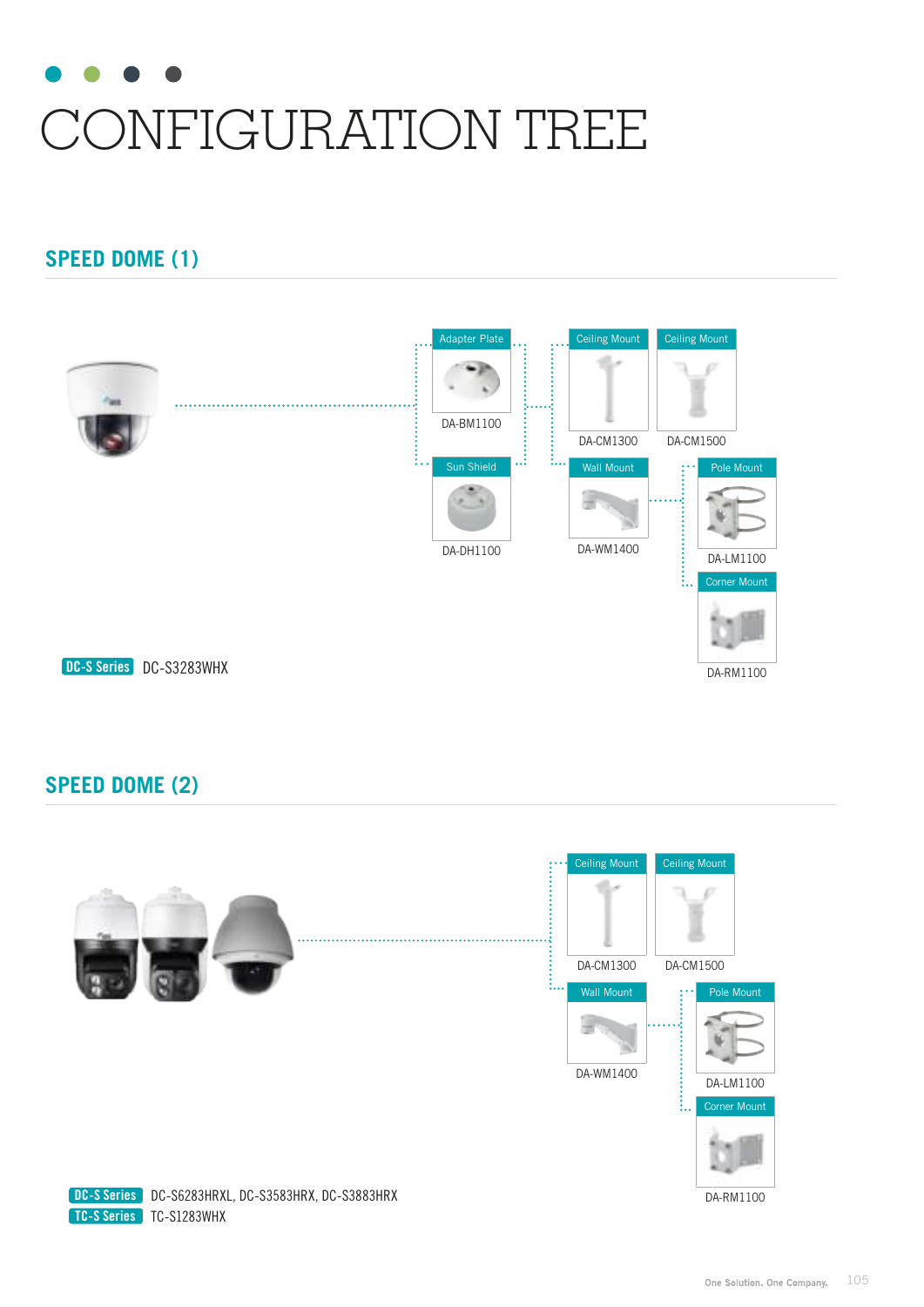



DC-D Series DC-D3212RX-N, DC-D4212R TC-D Series TC-D4211RX

#### **DOME (2)**



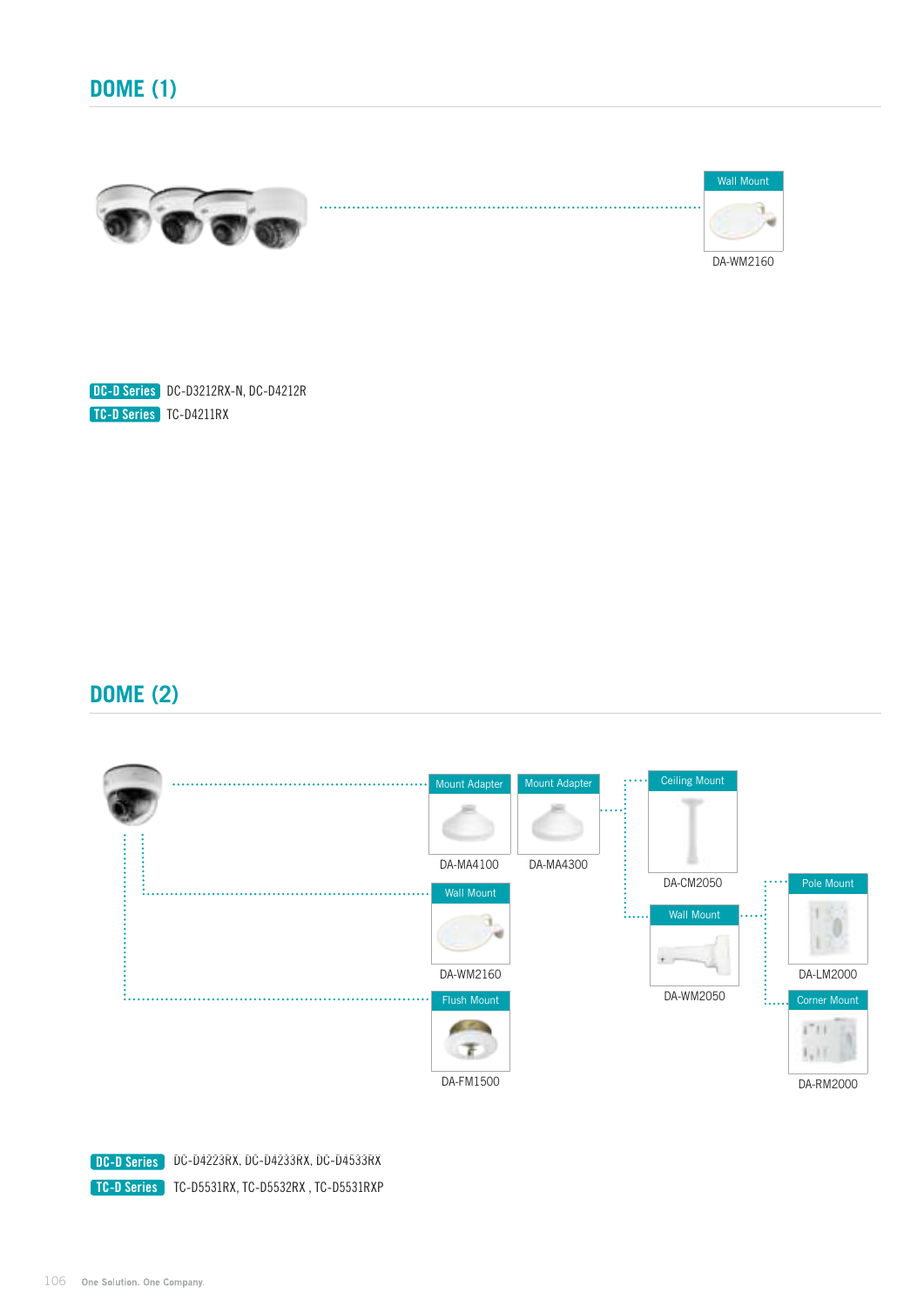

# **DOME (3)**



TC-D Series TC-D4222RX, TC-D4221RXP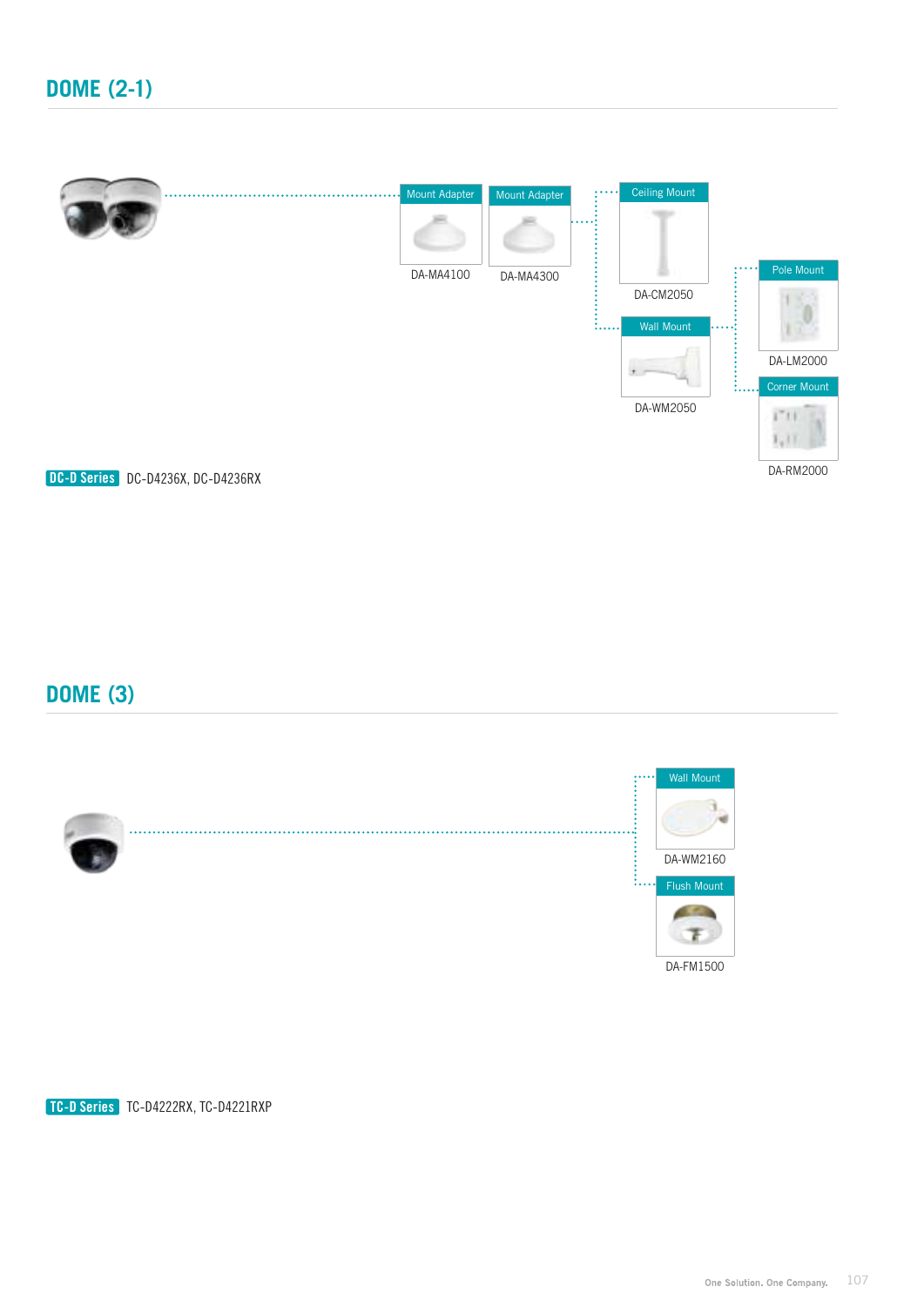

#### **DOME (5)**



DC-D Series DC-C4212RX

#### **DOME (6)**

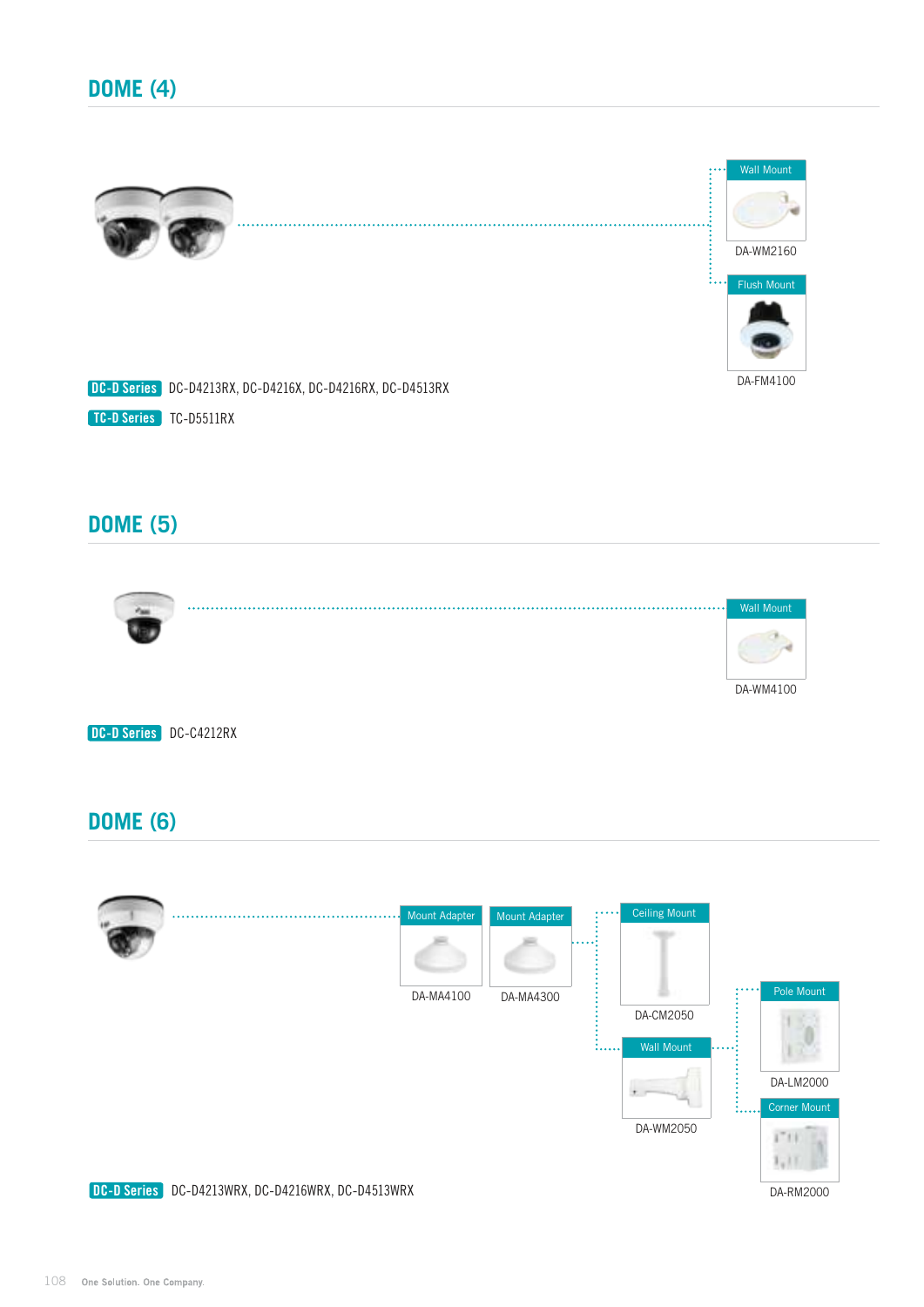

TC-D Series TC-D4222WRX, TC-D4221WRXP

#### **DOME (8)**



DC-D Series DC-D3233HRX, DC-D3233WRX, DC-D4533HRX, DC-D4236HRX, DC-D4233HRX, DC-D4236WRX, DC-D4233WRX, DC-D4223WRX DC-D3233RX, DC-D3233X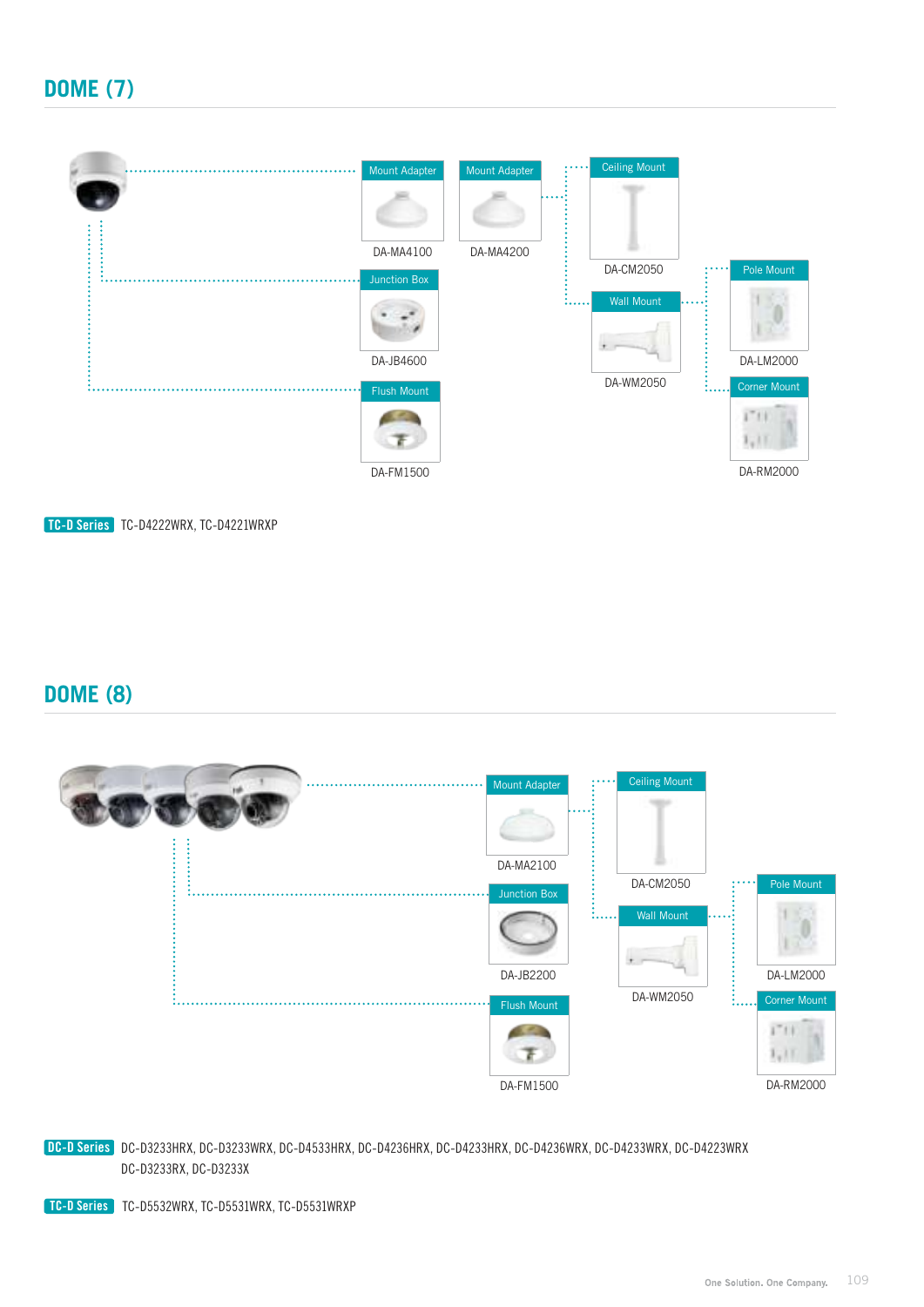# **DOME (8-1)**



#### **DOME (9)**



# **DOME (10)**

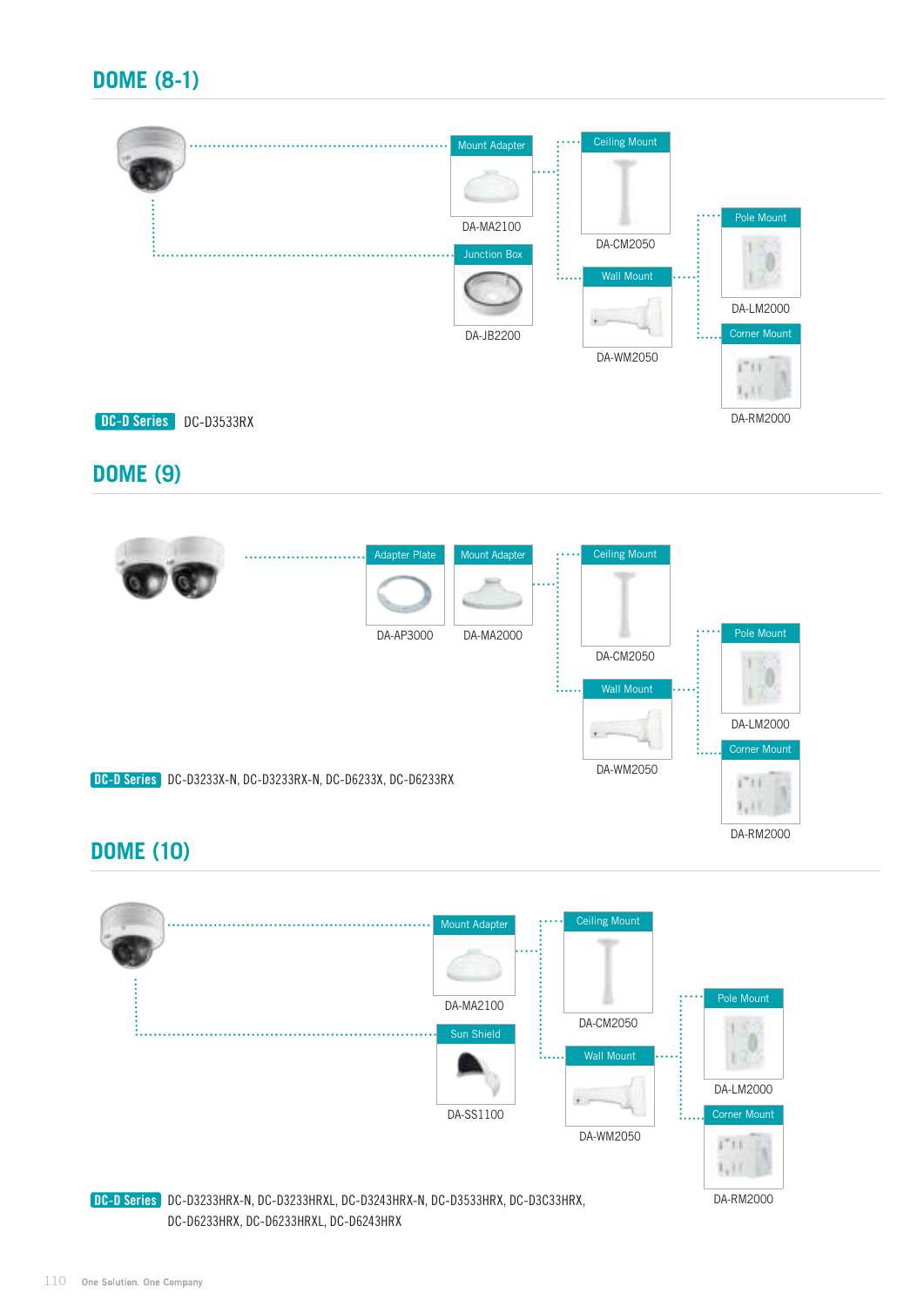# **FISHEYE (1)**



#### **FISHEYE (2)**

DC-Y Series DC-Y6513WRX



DA-TM4200

One Solution. One Company. 111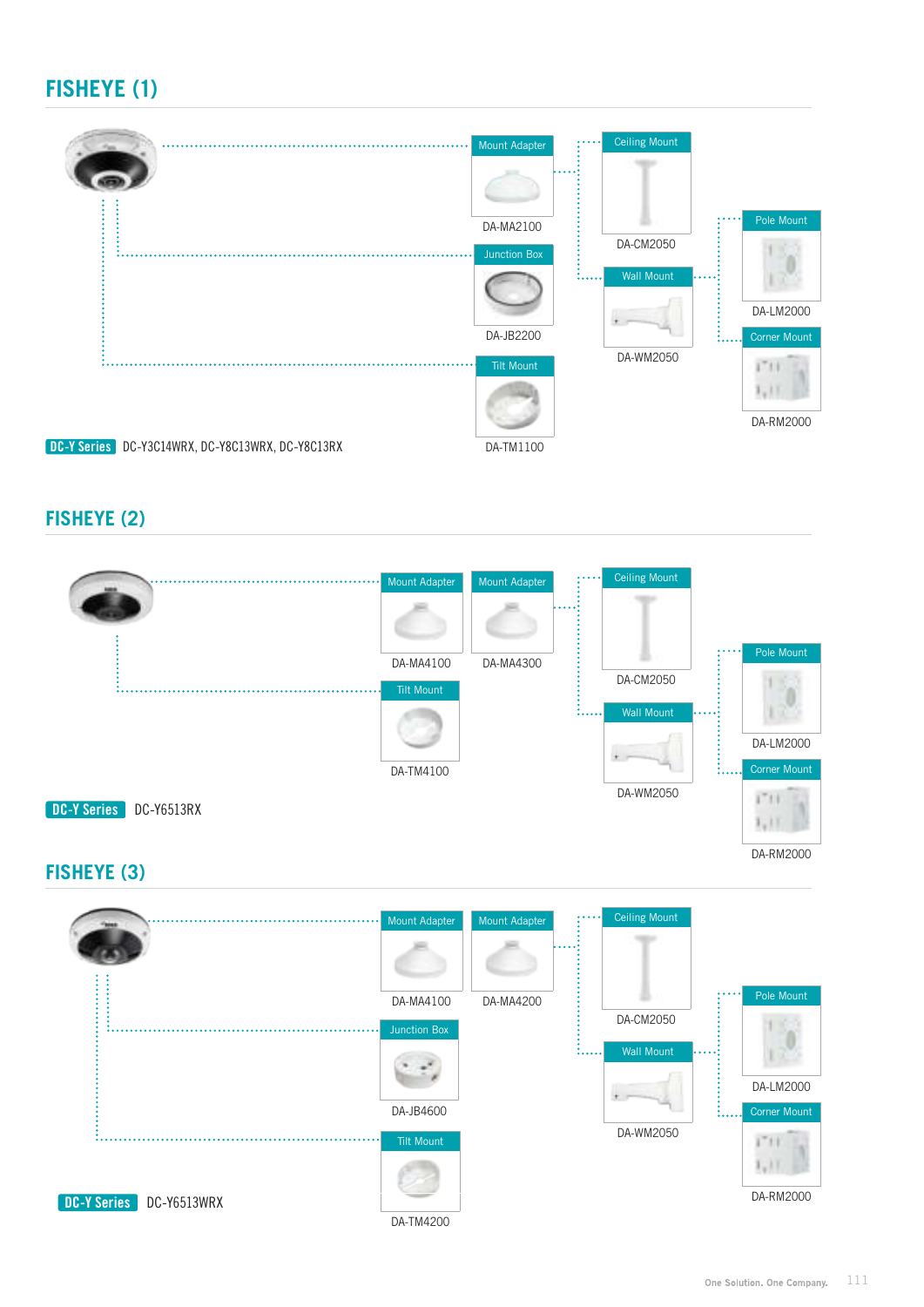# **BULLET (1)**





DC-T Series DC-T3233HRX, DC-T3243HRX, DC-T3234HRX, DC-T3233HRXL, DC-T3533HRX, DC-T6233HRX, DC-T6234HRX, DC-T6233HRXL, DC-T6243HRX

#### **BULLET (2)**



#### **BULLET (3)**



TC-T Series TC-T5531WRX, TC-T5531WRXP, TC-T5532WRX